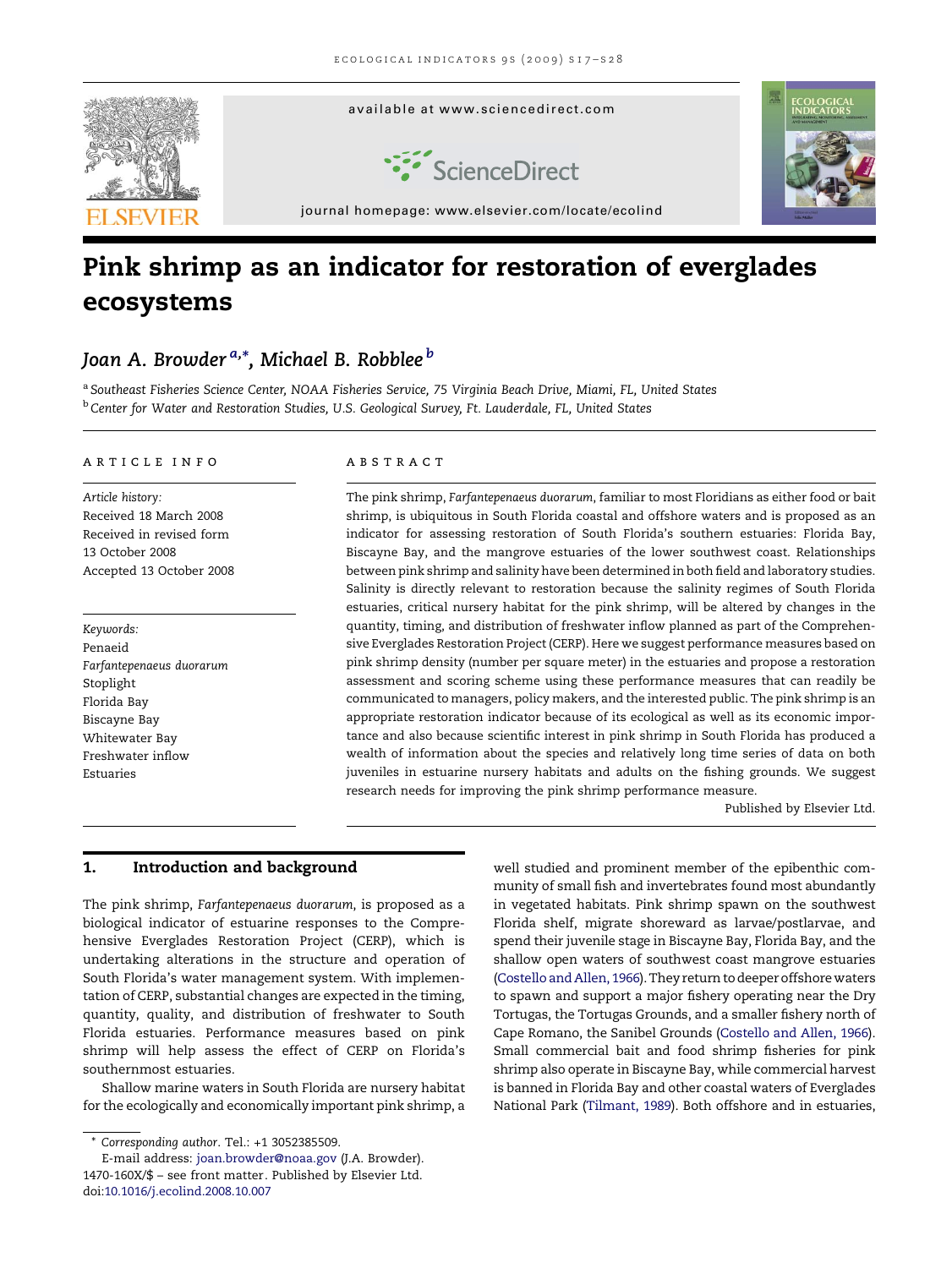<span id="page-1-0"></span>the pink shrimp forms a critical intermediate link in the food webs of top consumers such as wading birds, crocodiles, and gamefish[\(Palmer,1962; Tabbetal.,1962; Odumand Heald,1972;](#page-10-0) [Rutherford et al., 1983; Schmidt, 1993; Mason and Zengel, 1996;](#page-10-0) [Fry et al., 1999\)](#page-10-0).

In South Florida the density of juvenile pink shrimp varies regionally, among monitoring locations within regions (Fig. 1), and seasonally, being most abundant in the fall [\(Robblee et al.,](#page-11-0) [1991; Browder et al., 2005a](#page-11-0)). Variation in benthic vegetation, salinity regime, and accessibility to settlement-stage larvae may account for density differences among inshore areas, although this needs confirmation. Higher pink shrimp densities are found in western Florida Bay than in other regions of South Florida ([Robblee and Browder, 2008\)](#page-11-0), possibly because of a combination of suitable bottom habitat, suitable salinity range, and reliable seasonal influx of pink shrimp postlarvae from the offshore spawning grounds.

Statistical relationships between salinity and upstream groundwater stages (used as a proxy for freshwater inflow) have been defined in Florida Bay and the mangrove estuaries in a series of reports by [Marshall \(2003, 2005\),](#page-10-0) [Marshall and](#page-10-0) [Smith \(2007\),](#page-10-0) and [Marshall et al. \(2003, 2004, undated\).](#page-10-0) In addition, the hydrodynamic model of [Wang et al. \(2003\)](#page-11-0) has related salinity to freshwater inflow in southern Biscayne Bay. Both the statistical models and the hydrodynamic models, applied to selected scenarios of water management, indicate that water management affects salinity patterns in these estuaries. Thus performance measures based on biological indicators that respond to changes in salinity can be successful metrics for assessing responses to CERP in South Florida's most southern estuaries.

Reported relationships of pink shrimp with salinity suggest that water management affects pink shrimp abundance on inshore nursery grounds. Laboratory trials with growth and survival of small juvenile pink shrimp from western Florida Bay were significantly related to salinity and demonstrated a temperature effect [\(Browder et al., 2002](#page-9-0)). Indices of pink shrimp abundance based on Tortugas fisheries data were significantly related to indices of freshwater flow from the Everglades [\(Browder, 1985; Sheridan, 1996\)](#page-9-0). A meta-analysis of forage fish and macro-invertebrates in Florida Bay found that pink shrimp were more closely related to salinity and seagrass than as many as 19 other species examined [\(Johnson et al.,](#page-10-0) [2002, 2005](#page-10-0)). Most recently, we have found that mean fall density (September and October) of juvenile pink shrimp in Johnson Key Basin, western Florida Bay, is significantly negatively correlated with salinity over the range 28.3– 45.3 psu  $(r^2 = 0.19, p = 0.0483$  and  $n = 20$ ). The parabolic relationship of pink shrimp with salinity suggested in mean spring density was not significant [\(Fig. 2](#page-2-0)).



Fig. 1 – Map of South Florida estuaries showing locations of the 19 FIAN monitoring locations and the regional distribution of pink shrimp density (shrimp/m<sup>2</sup>), from FIAN spring and fall collections, 2005–2007 (FB = Florida Bay). Yellow circles indicate the six pink shrimp assessment areas. Pie size at each monitoring location represents mean pink shrimp density summed for the six collections and scaled to the maximum,  $\Sigma$  = 50 shrimp/m<sup>2</sup> at Johnson Key Basin. Colored slices within each circle represent proportions of the sum of mean pink shrimp density at that location contributed by each collection. Read the pie counterclockwise starting with light green to go from first (spring 2005) to last (fall 2007) collection.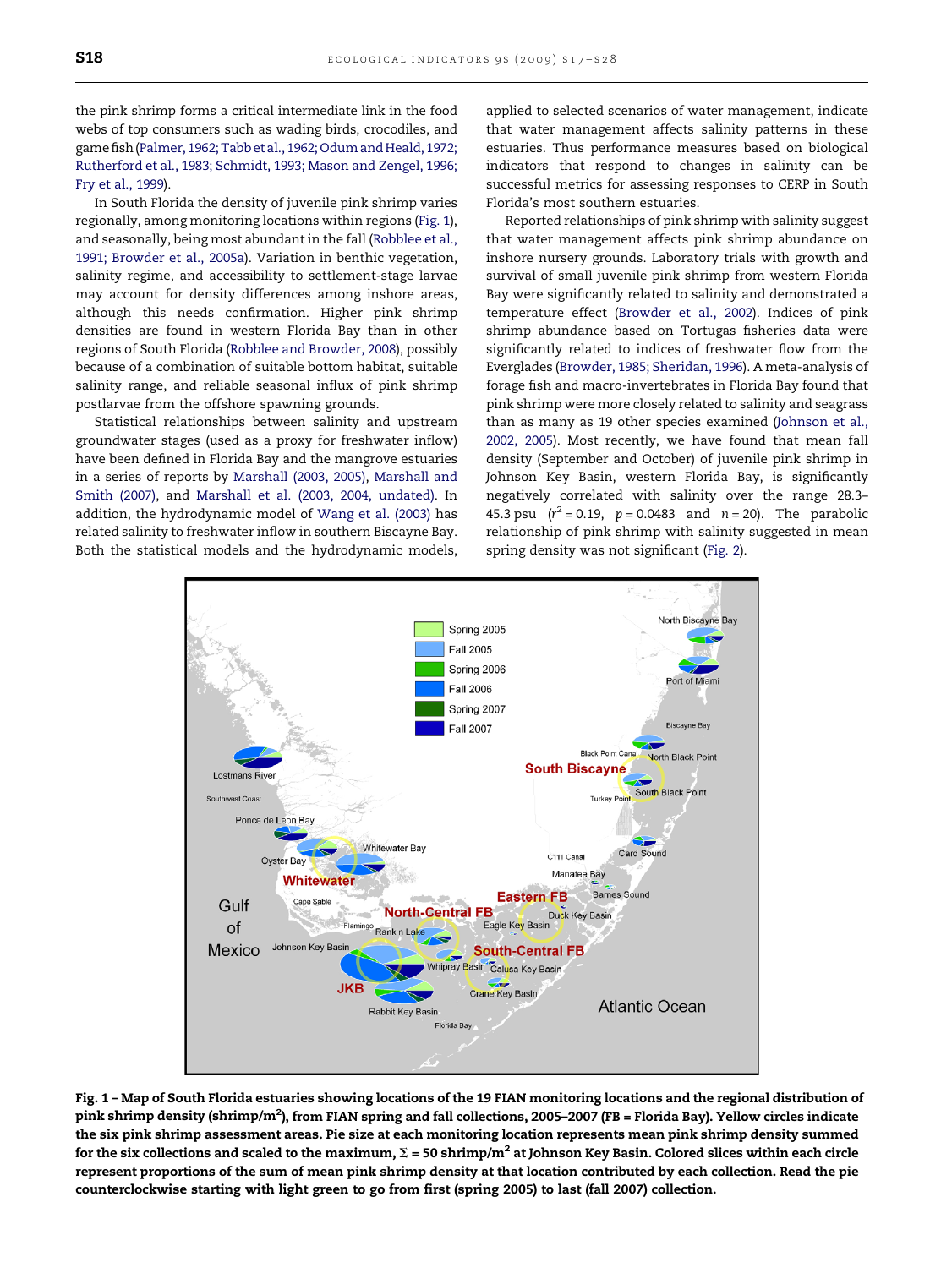<span id="page-2-0"></span>

Fig. 2 – Relationship between mean pink shrimp deltadensity (shrimp/m<sup>2</sup>) and salinity (psu) in Johnson Key Basin, western Florida Bay, spring and fall. Density values are based on the 9 long-term stations in the historical (1984–2007) data set ([Robblee et al., 1991](#page-11-0)). Deltadensity = back-transform of log transformed [ln] concentration  $\times$  occurrence; occurrence = proportion of samples with pink shrimp, concentration = mean density of pink shrimp in samples with pink shrimp.

### 1.1. CERP hypotheses

Pink shrimp form part of the fish and macroinvertebrate complex of the Monitoring and Assessment Plan (MAP) developed for CERP ([RECOVER, 2004, 2007](#page-10-0)). The abundance of juvenile pink shrimp is used as an indication of expected benefits of CERP, expressed as hypotheses. Key CERP hypotheses related to pink shrimp and other fauna that were developed for the southern estuaries [\(RECOVER, 2008\)](#page-11-0) and are embodied in Fig. 3 are as follows:

- Hypothesis 1: CERP will expand the gradient of salinities from near fresh to polyhaline to cover a larger nearshore zone and will reduce salinity fluctuation to a range and frequency characteristic of natural estuarine conditions, increasing the area of optimum salinity conditions for many species and, as a result, expanding local distribution, increasing abundance, and allowing a richer species assemblage.
- Hypothesis 2: CERP will reduce the intensity, duration, and area of coverage of hypersaline conditions, thereby increasing the area of optimum salinity conditions for nearshore fish and invertebrates.



Fig. 3 – Conceptual ecological model for the Southern Estuaries relating changes in freshwater inflow and spatial patterns of salinity and habitat to the abundance of pink shrimp and other faunal species. Flows that maximize the area of overlap of favorable salinity and favorable bottom or shoreline habitat support the greatest faunal abundance.

- Hypothesis 3: CERP will increase the area covered by patchy or heterogeneous seagrass habitat, thereby increasing the area of optimum habitat for seagrass-associated fish and invertebrate species.
- Hypothesis 4: CERP will increase the length of shoreline receiving direct freshwater inflow and establish more persistent salinity gradients, thereby increasing the area of optimum habitat for fish species spending all or a part of their life cycle along the shoreline.
- Hypothesis 5: CERP will increase the area of overlap of favorable salinities with favorable bottom habitats and shoreline features, thereby increasing the distribution and abundance of a richer assemblage of species characteristic of estuaries.

#### 1.2. Areas of the everglades this indicator covers

The pink shrimp indicator can be used to assess CERP's effects on South Florida's southernmost estuaries: Florida Bay, Biscayne Bay, and the mangrove estuaries of the lower southwest coast. These estuaries are at the downstream end of the South Florida water management system and are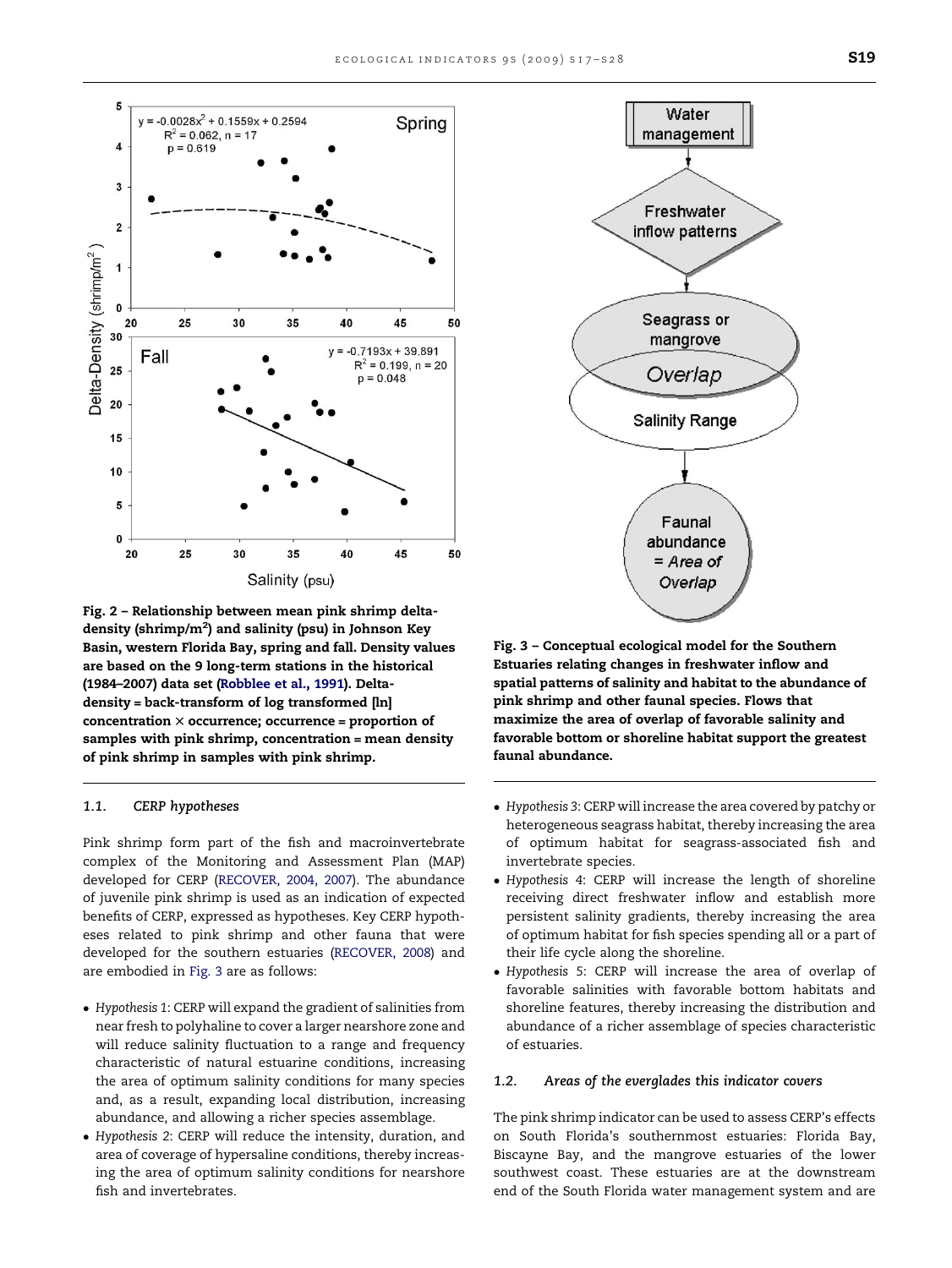likely to be affected by water storage, upstream fresh water diversions, and shortages. At the same time, existing canal systems provide a means of delivering fresh water to these estuaries during periods when available water in the system is not wanted elsewhere. As the system is presently configured and operated, the estuaries often experience excessive wet season inflows and an artificially extended dry season compared to what would result from a natural hydrologic system.

#### 1.3. Indicator history

A shrimp fishery developed in the Dry Tortugas area about 1950 when trawlable seabed with substantial quantities of pink shrimp was discovered [\(Idyll, 1950](#page-10-0)). The fishery grew quickly and in 1965 produced over 5000 metric tons of shrimp (Fig. 4B). [Klima and Patella \(1985\)](#page-10-0) described the developed fishery. For many years the Tortugas pink shrimp fishery was South Florida's highest valued fishery in terms of ex-vessel value, although in recent years it has been overtaken by the spiny lobster and stone crab fisheries. NOAA Fisheries Service and the State of Florida have been collecting monthly catch and effort data by market size category (i.e., count per pound) on the Tortugas shrimp fishery since 1960, a 47-year time series (F. Patella, unpublished data, 2007). Early in the record (1965–1974), the catch per unit effort (CPUE), a rough estimate of abundance, averaged 273 kg/vessel-day annually; however the average annual CPUE decreased in each subsequent 10 year period to only 217 kg/vessel-day on average from 1995 through 2004 (Fig. 4A). The increase in catch and CPUE of small



Fig. 4 – (A) Annual average catch per unit effort (CPUE) and (B) total annual catch of large (<68-count) and small ( $\geq$ 68count) pink shrimp from Tortugas (statistical zones 1, 2, and 3, from Frank Patella, 2007, personal communication).

 $($   $\geq$  68 count-per-pound) shrimp in the early 1980s (Fig. 4) may have resulted from a shift in effort toward small shrimp in response to favorable market conditions for them at that time. The increased CPUE of small shrimp was concurrent with a reduced CPUE of large shrimp and total landings. The decline in CPUE was substantial by 1985 and was, in part, attributed to a decline in the fall/early winter fishery [\(Sheridan, 1996;](#page-11-0) [Ehrhardt and Legault, 1999\)](#page-11-0), which had previously yielded the greater part of the annual catch of large shrimp. The decline roughly coincided with the die-off of seagrasses in western Florida Bay beginning in fall 1987, drought related hypersaline conditions between 1989 and 1991, and extensive algal blooms that persisted into the 1990s ([Fourqurean and Robblee, 1999\)](#page-10-0). The decrease in shrimp CPUE occurred before the seagrass dieoff was reported, and [Sheridan et al. \(1997\)](#page-11-0) concluded that the pink shrimp declines were not likely related to seagrass dieoffs because they found no strong association between pink shrimp density and vegetated bottom. Average annual CPUE in the Tortugas pink shrimp fishery has been increasing since 1999 and was exceptionally high in 2005 and 2006 (Fig. 4), although total catches have declined due to decreased effort probably resulting from competition from aquaculture products in the market and high fuel costs.

The ecology of the fishery during its early years was studied by the University of Miami, the U.S. Bureau of Commercial Fisheries (precursor to NOAA Fisheries Service), and others ([Elred et al., 1961; Iverson and Jones, 1961; Iversen, 1962;](#page-10-0) [Kutkuhn, 1966\)](#page-10-0). In a tagging study of inshore pink shrimp, [Costello and Allen \(1966\)](#page-9-0) linked Everglades estuaries to the Tortugas and Sanibel fisheries. A description of the distribution of early developmental stages of pink shrimp on the southwest Florida shelf supported this relationship ([Jones](#page-10-0) [et al., 1970](#page-10-0)). [Criales et al. \(2005, 2006, 2007\)](#page-9-0) established that the principal pathway for larval pink shrimp entering Florida Bay is across the southwest Florida shelf into western Florida Bay, in contrast to the alternative pathway through the Florida Keys into south-central Florida Bay ([Allen et al., 1980](#page-9-0)) and Biscayne Bay. The Criales et al. studies support the importance of larval vertical migration in response to tidal flow as a mechanism enabling postlarvae to reach Florida Bay from spawning areas northeast of the Tortugas. This phenomenon was studied earlier by [Hughes \(1969a,b\)](#page-10-0) in the laboratory and by [Tabb et al. \(1962\)](#page-11-0) in the Buttonwood Canal; this canal connected northern Florida Bay to Whitewater Bay through Coot Bay, beginning in 1957 [\(Tabb et al., 1962\)](#page-11-0) but was closed by the Park in July 1982. [Roessler and Rehrer \(1971\)](#page-11-0) developed a statistical relationship between the influx of postlarvae into Whitewater Bay through the Buttonwood Canal and Little Shark River that explained 61% of variation in the monthly catch in the Tortugas fishery. [Yokel \(1969\)](#page-11-0) and [Beardsley \(1970\)](#page-9-0) studied juvenile pink shrimp movements through the Buttonwood Canal out of the Whitewater Bay system near the water surface on the ebb tide, and [Yokel et al. \(1969\)](#page-11-0) predicted fishery landings based on pink shrimp juveniles exiting the Whitewater Bay system through Little Shark River. More recently statistical relationships between Tortugas catches and indices of freshwater flow to Florida Bay and the southwest coast from the Everglades suggest that inshore environmental conditions affect shrimp abundance in the fishery ([Browder, 1985;](#page-9-0) [Sheridan, 1996\)](#page-9-0).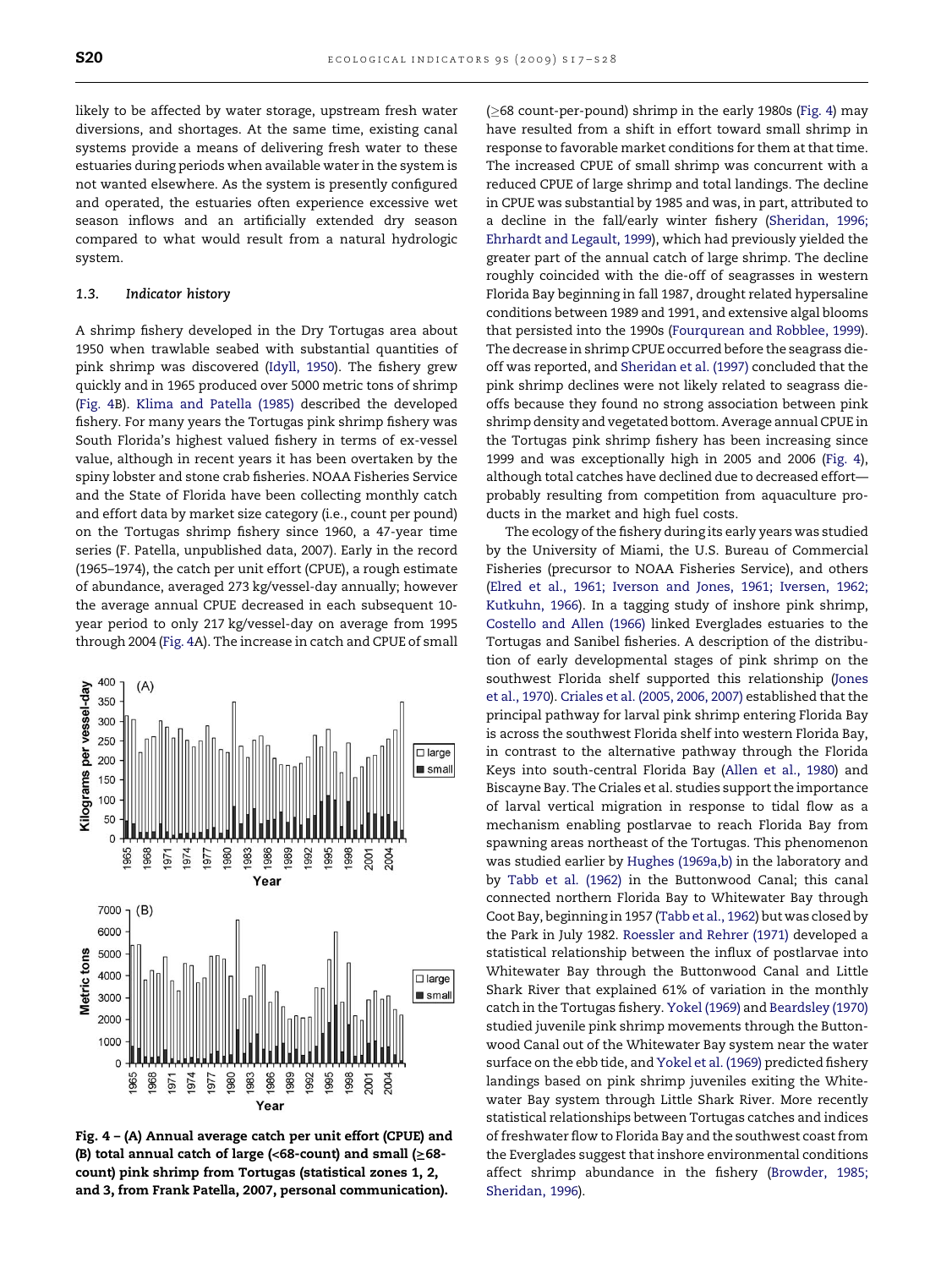[Browder et al. \(1999, 2002\)](#page-9-0) developed a simulation model of juvenile pink shrimp growth and survival as functions of salinity and temperature. The model is based on experimental data on 2000 young pink shrimp from western Florida Bay and can be used to help estimate the impacts of water management on pink shrimp populations.

Juvenile pink shrimp have been monitored in Johnson Key Basin in western Florida Bay by the National Park Service and the USGS ([Robblee et al., 1991,](#page-11-0) unpublished) since 1984. Although present throughout the year, juvenile pink shrimp are most abundant in late summer and fall. Annually, spring and fall peak shrimp densities summarized for nine stations in Johnson Key Basin (1984–2007) are quite variable (1.2–3.9 and 4.1–26.8/m $^2$ , respectively), presumably at least partially in response to salinity ([Fig. 2\)](#page-2-0). The Johnson Key Basin time series has been augmented with spatial sampling projects in Florida Bay that show pink shrimp to be most abundant in western Florida Bay and least abundant in northeastern Florida Bay (M. Robblee, 2008, unpublished data), roughly coinciding with a west-to-east gradient of decreasing seagrass development [\(Zieman et al., 1989; Hall et al., 1999\)](#page-11-0) and diminishing tidal currents [\(Smith, 1997](#page-11-0)). A second, shorter time series exists for the area between Black Creek Canal and Turkey Point in southern Biscayne Bay [\(Browder et al., 2005b](#page-9-0)). In an analysis of these data, a greater proportion of variability in pink shrimp abundance between October 2002 and November 2005 was explained by the abundance of seagrass and associated algae than by salinity.

FIAN, the Seagrass Fish and Invertebrate Assessment Network, began monitoring epibenthic fish, shrimp, and crab communities with the  $1-m^2$  throw-trap in nearshore waters of South Florida for MAP in April 2005. Dry and wet season collections are made in FIAN at 19 South Florida monitoring locations ([Fig. 1](#page-1-0)), including Johnson Key Basin. The  $1-m^2$ throw-trap was first used to sample pink shrimp in Johnson Key Basin beginning in 1984 and now is the standard sampling gear used in FIAN. However, the FIAN sampling design differs from the sampling design used previously in Johnson Key Basin. Concurrent sampling using both sampling designs during a 3-year period of overlap (2005–2007) revealed that shrimp abundance estimates based on the two sampling designs were generally similar, especially when only data from stations in the original study that lay within the FIAN sampling grid were used ([Fig. 5](#page-5-0)).

#### 1.4. Significance of the Indicator to Everglades Restoration

The pink shrimp is an appropriate indicator for South Florida's estuaries because it is commercially and ecologically important. As a fishery species it has a recognized and significant economic value and a demonstrated dependence on nearshore South Florida waters as nursery habitat [\(Costello and Allen, 1966; Sheridan, 1996; Johnson et al.,](#page-9-0) [2006a](#page-9-0)). Implementation of Everglades Restoration by altering freshwater flows into South Florida estuaries will impact pink shrimp by affecting salinity conditions and benthic vegetation. The pink shrimp is the most abundant penaeid shrimp throughout the year in South Florida estuaries and is a prominent member of an epibenthic community of small estuarine-dependent fishes and caridean shrimps characteristic of South Florida nearshore vegetated habitats ([Holm](#page-10-0)[quist et al., 1989; Sogard et al., 1989; Matheson et al., 1999](#page-10-0)). Within this community the pink shrimp is an important trophic link to top consumers such as game fish ([Rutherford](#page-11-0) [et al., 1983; Schmidt, 1993\)](#page-11-0) and wading birds ([Palmer, 1962\)](#page-10-0) that prey on pink shrimp or its predators. By feeding on smaller herbivores and omnivores, the pink shrimp transfers energy captured in primary production of mangroves, seagrasses, and algae ([Harrigan et al., 1989; Fry et al., 1999;](#page-10-0) [Mason and Zengel, 1996; Odum and Heald, 1972\)](#page-10-0) and passes it up the food chain.

In both laboratory and fishery- and field-based statistical studies, the pink shrimp has been linked to key environmental drivers expected to change with changes in water management brought about by CERP ([Browder, 1985; Sheridan, 1996;](#page-9-0) [Browder et al., 1999, 2002; Johnson et al., 2002, 2005, 2006b](#page-9-0)). Since pink shrimp density is related to the type and density of seagrass cover [\(Johnson et al., 2002, 2005](#page-10-0)), and seagrass type and density may be affected by future changes in salinity, there may be both primary and secondary effects of salinity change on pink shrimp. Seagrass changes can, themselves, be rapid ([Thayer et al., 1994](#page-11-0)). Over 50 years of catch and effort data for the Tortugas fishery (F. Patella, 2007, unpublished data) contribute perspective on long-term cycles of regionwide pink shrimp abundance.

#### 2. Communicating the pink shrimp indicator

## 2.1. Indicator performance measures and metrics as applied to pink shrimp

Pink shrimp abundance is difficult to assess because its distribution in South Florida estuaries can be sparse or patchy in time and space. Therefore, following the approach used in the southern estuaries component of the CERP Monitoring and Assessment Plan, shrimp abundance is viewed in three ways: as occurrence (proportion of positive samples), as concentration (mean density of positive samples), and as delta-density (backtransform of log transformed  $\lceil \ln \rceil$  concentration  $\times$  occurrence) [\(Pennington, 1983](#page-10-0)). Both delta-density and its constituents are shown in [Fig. 5](#page-5-0). The pink shrimp performance measure is based on delta-density and is made up of three metrics:

- Density: Mean number of pink shrimp per square meter in the spring (April/May) and fall (September/October) of the assessment year for each indicator area.
- Running Mean Density: Mean spring and fall density for the current year and the preceding 2 years.
- Trend in Density: 3-year trend in spring and fall mean number of pink shrimp per square meter for each indicator area.

Mean fall (September/October) density captures annual peak abundance of juvenile pink shrimp, which occurs near the end of the wet season in South Florida. Mean spring (April/ May) pink shrimp density captures the abundance of pink shrimp near the end of the dry season. The fishery CPUE and previous studies ([Munro et al., 1968; Yokel, 1969](#page-10-0)) suggest there may be a spring peak in abundance of postlarval and juvenile pink shrimp in South Florida in some years. Trend is followed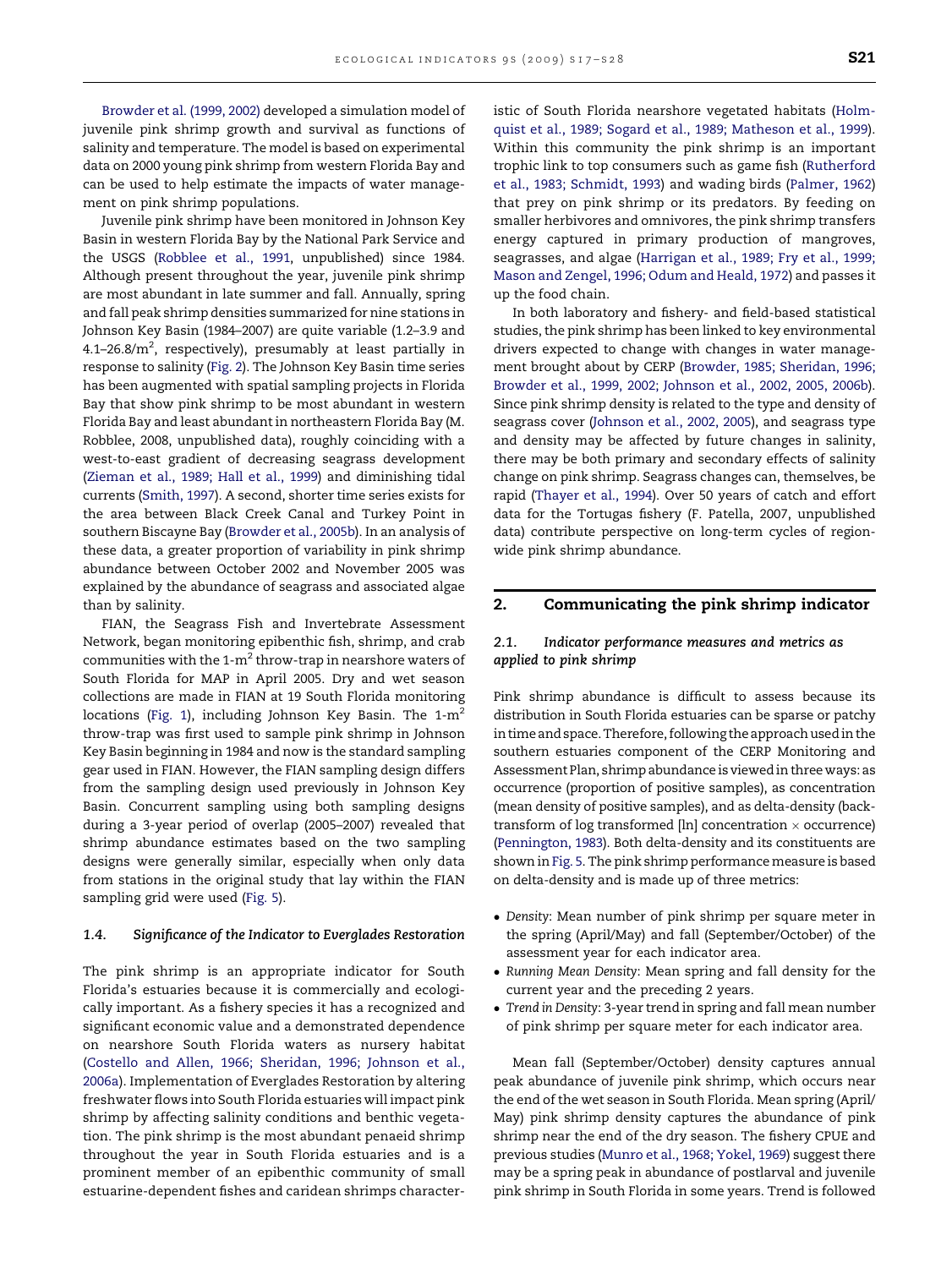<span id="page-5-0"></span>

Fig. 5 – Pink shrimp abundance in Johnson Key Basin, spring (April/May) and fall (September/October), from period-of-record historical sampling (1984–2007), summarized from the four stations located within the FIAN sampling grid (stations 13, 18, 25, 27, [Robblee et al., 1991\)](#page-11-0) and from FIAN sampling (2005–2007). Abundance is shown in terms of occurrence (proportion of samples with pink shrimp), concentration (pink shrimp mean density of samples with pink shrimp), and delta-density (back-transform of log transformed [ln] concentration  $\times$  occurrence). Open circles are historical occurrence and concentration and delta-density means with 95% confidence intervals (for 100% occurrence, the confidence intervals are zero, and thus there are no vertical bars). Solid black circles are mean shrimp delta-densities from FIAN collections.

to evaluate shrimp density over time and reflect the long-term status of the performance measure.

Annual assessment will consist of determining whether mean shrimp density exceeds a threshold based on the available pre-CERP data. Because shrimp density is expected to vary from year to year as a result of natural patterns of variability in salinity and other influencing factors, annual mean density (fall and spring separately) will also be viewed as a 3-year running average when sufficient data become available. This metric will reduce environmental noise so that CERP effects can more clearly be distinguished. The trend in delta-density will be followed once a FIAN time series of sufficient length is acquired; the FIAN data will be tested for trend through the various stages of CERP implementation, with changes in trend viewed in light of CERP progress.

Six assessment areas, each encompassing one or more FIAN monitoring location, provide the spatial context for evaluating change in mean pink shrimp density and trend ([Fig. 1](#page-1-0)) in relation to CERP hypotheses: Whitewater (Oyster Bay & Whitewater Bay), Western Florida Bay (FB) (Johnson Key Basin), South-Central FB (Calusa Key Basin and Crane Key Basin), North-Central FB (Rankin Lake & Whipray Basin), Eastern FB (Duck Key Basin & Eagle Key Basin), and South Biscayne (South Black Point) [\(Fig. 1\)](#page-1-0). Pink shrimp assessment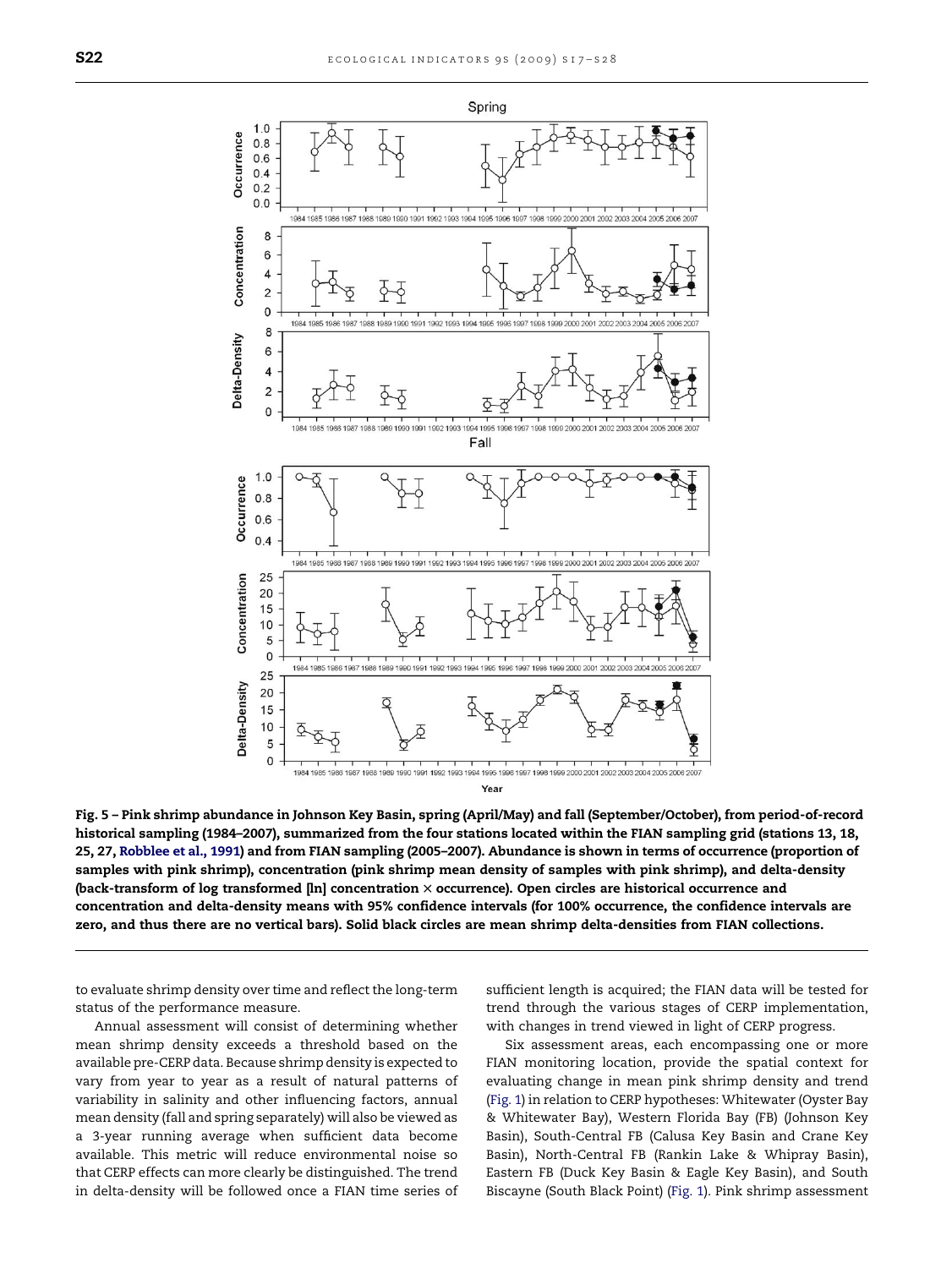<span id="page-6-0"></span>areas represent regions among South Florida estuaries where an understanding of the ecology of juvenile pink shrimp exists and previous data are available to characterize pre-CERP population dynamics and interpret pink shrimp status.

Available long-term historical data from Johnson Key Basin will enhance the RECOVER effort by describing the pre-CERP baseline condition for pink shrimp in the Western FB assessment area. Throw-trap-based data are extensive for Johnson Key Basin in western Florida Bay where 15 and 17 years of data over a 24-year period, dry and wet season, respectively ([Robblee et al., 1991](#page-11-0)), are available independent of more recent FIAN collections. Historical data available from the South Black Point monitoring location has the next longest pre-CERP time series, a 3-year (2002–2005) throw-trap-based data set; however a 3-year POR is not sufficient to provide a reliable estimate of baseline conditions in the assessment area. The other pink shrimp assessment areas identified in [Fig. 1](#page-1-0) have at best only 2 years of available pre-CERP throwtrap-based data. Other data sets from the regions represented by pink shrimp assessment areas but outside specific FIAN monitoring locations are available to contribute to the development and interpretation of baseline conditions, e.g., [Tabb et al. \(1962\)](#page-11-0), [Schmidt \(1979\)](#page-11-0), [Holmquist et al. \(1989\),](#page-10-0) [Matheson et al. \(1999\),](#page-10-0) [Robblee et al. \(1991\),](#page-11-0) [Schmidt \(1993\)](#page-11-0) and [Sheridan et al. \(1997\)](#page-11-0).

# 2.2. Thresholds and scoring for the stoplight restoration report card

Fall and spring performance metrics will be scored separately. Each assessment area will be scored individually based on the distribution of pink shrimp density in the baseline dataset for that area. Scoring thresholds will be established based on quartiles of the distribution of mean shrimp density. Values less than the baseline 25th quartile are scored as zero, values between the 25th quartile and the 75th quartile receive a score of 0.5, and values equal to or greater than the 75th quartile receive a score of 1 (Table 1). Annual mean density targets for each season are to meet or exceed the 75th quartile from the long-term record for each assessment area. Thresholds for scoring the running means will be determined similarly. Thresholds for scoring trend are based on the slope of the line. A negative slope will be scored as zero, a slope not different from zero will receive a score of 0.5, and a positive slope will receive a score of 1. The annual targets for trend are positive slopes. Thresholds for each of the six pink shrimp assessment

areas will be added or adjusted as FIAN data accumulates until CERP-implementation is initiated.

Johnson Key Basin in western Florida Bay is the only assessment area at present with a long enough record to provide reliable scoring thresholds [\(Fig. 6](#page-7-0)). Only data through 2004 are used so that density data from the three MAP years – 2005, 2006, and 2007 – can be assessed against it. The reference densities in Johnson Key Basin (delineated as the red/yellow and yellow/green boundaries in [Fig. 6,](#page-7-0) spring and fall, respectively), are the 25th quartile (1.28 shrimp/m $^2$ ) and the 75th quartile (2.61 shrimp/m<sup>2</sup>) of the distribution of spring mean pink shrimp ([Fig. 6\)](#page-7-0) and the 25th quartile (8.88 shrimp/ m $^2$ ) and the 75th quartile (17.61 shrimp/m $^2$ ) of the distribution of fall mean pink shrimp density. For CERP assessment, mean shrimp densities in the yellow zone suggest a neutral season for pink shrimp while densities in the green zone suggest a positive season. Mean shrimp densities falling below the red/ yellow boundary suggest a poor season for pink shrimp. South Biscayne Bay has a 3-year record, 2002–2005, and will be the next assessment area to be scored. Thresholds for the other assessment areas will be developed as soon as sufficient baseline data are collected by FIAN at the monitoring locations representing these areas.

Johnson Key Basin, representing western Florida Bay, is a key assessment area to watch because highest shrimp densities regionally occur in western Florida Bay ([Fig. 1\)](#page-1-0), the best developed seagrass beds historically characterize this region ([Zieman et al., 1989; Hall et al., 1999](#page-11-0)), and the longest historical record of juvenile pink shrimp density is available from Johnson Key Basin [\(Robblee et al., 1991](#page-11-0)). Furthermore, this region is most directly connected to the offshore Tortugas fishing grounds [\(Costello and Allen, 1966; Criales et al., 2005,](#page-9-0) [2006, 2007](#page-9-0)), source of early-settlement-stage postlarvae. The salinity regime in western Florida Bay is influenced by changes in CERP affecting freshwater flow through both Shark River Slough ([Kelble et al., 2007](#page-10-0)) and Taylor Slough.

#### 3. Discussion

Juvenile pink shrimp, Farfantepenaeus duorarum, are ubiquitous in South Florida coastal waters where they are most abundant seasonally in late summer and fall. The pink shrimp is South Florida's most valuable commercial species dependent on estuaries as nursery habitat. Pink shrimp spawn offshore northwest of Key West in the vicinity of the Tortugas trawling

| Tubic 1 - opinig and nai unger and trend relationships, suitas, and secres for the performance incustor inclines<br>comprising the pink shrimp stoplight indicator communication tool. Johnson Key Basin (JKB). |                                                                     |            |             |        |               |
|-----------------------------------------------------------------------------------------------------------------------------------------------------------------------------------------------------------------|---------------------------------------------------------------------|------------|-------------|--------|---------------|
| Metric                                                                                                                                                                                                          | Spring range $n = 15$ Fall range $(n = 17)$ Index score Index color |            |             |        | Annual Status |
| Density in current year (no. $m^{-2}$ )                                                                                                                                                                         | $0 - 1.28$                                                          | $0 - 8.88$ | 0           | Red    | Poor          |
|                                                                                                                                                                                                                 | $1.28 - 2.61$                                                       | 8.88-11.61 | 0.5         | Yellow | Neutral       |
|                                                                                                                                                                                                                 | >2.61                                                               | >11.61     | 1.0         | Green  | Good          |
| 3-Year running average density (no. $m^{-2}$ )                                                                                                                                                                  | $0 - 1.28$                                                          | $0 - 8.88$ | $\mathbf 0$ | Red    | Poor          |
|                                                                                                                                                                                                                 | $1.28 - 2.61$                                                       | 8.88-11.61 | 0.5         | Yellow | Neutral       |
|                                                                                                                                                                                                                 | >2.61                                                               | >11.61     | 1.0         | Green  | Good          |
| 3-Year trend                                                                                                                                                                                                    | $-Slope$                                                            | $-Slope$   | $\mathbf 0$ | Red    | Poor          |
|                                                                                                                                                                                                                 | Stable                                                              | Stable     | 0.5         | Yellow | Neutral       |
|                                                                                                                                                                                                                 | +Slope                                                              | +Slope     | 1.0         | Green  | Good          |
|                                                                                                                                                                                                                 |                                                                     |            |             |        |               |

Table 1 – Spring and fall target and trend relationships, status, and scores for the performance measure metrics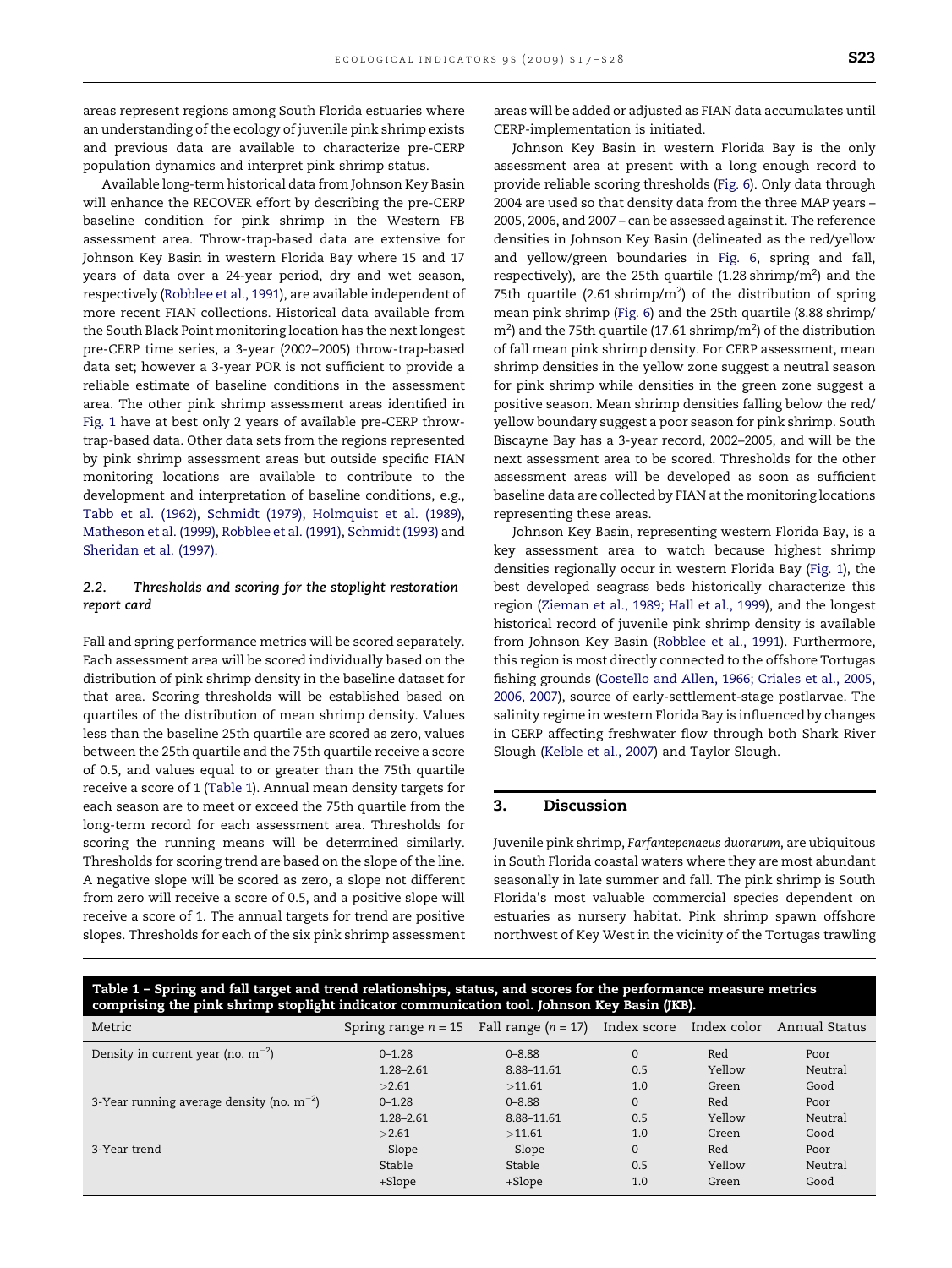<span id="page-7-0"></span>

Fig. 6 – Mean occurrence, concentration, and delta-density of juvenile pink shrimp for the historical record (1984–2004) and three FIAN years (2005, 2006, and 2007), spring and fall. Solid black circles with 95% confidence intervals summarize the historical (H) period-of-record. Solid red triangles with 95% confidence intervals represent individual FIAN collections (S5– S7 and F5–F7, spring and fall for 2005–2007, respectively). Assessment thresholds for delta-density are based on the historical data: green > 3rd quartile, yellow > 1st and <3rd quartile, and red < 1st quartile (see [Table 1](#page-6-0) for numeric values). For MAP assessment based on delta-density, those data points that fall in the green zone indicate the status of juvenile pink shrimp in the area is good, those that fall in the yellow zone provide a neutral indication, and those that fall in the red zone indicate that pink shrimp status is poor.

grounds [\(Costello and Allen, 1966](#page-9-0)) and enter South Florida estuaries as postlarvae. After several months of growth through the juvenile stage, they return to offshore waters as young adults to spawn. Planned restoration activities in CERP will re-establish more natural patterns of freshwater flow from the Everglades into these coastal waters with expected positive benefits to the pink shrimp from changes in the salinity regime and seagrass habitat. However, fundamentally, CERP will be altering existing critical nursery habitat for juvenile pink shrimp. Therefore, a pink shrimp performance measure is essential for assessing the response of juvenile pink shrimp to restoration in order to ensure that expected benefits materialize and there is no unintended harm to nursery function and, ultimately, the Tortugas fishery.

The pink shrimp has many advantages as an indicator species. Its economic value as a fishery species is recognized. Both offshore and in estuaries, the pink shrimp has great ecological value, providing an important link in the food webs of top consumers such as wading birds, crocodiles, and game fish. The pink shrimp is a short-lived species with a lifespan of only 1–2 years, at most, which facilitates relating a specific cohort to the environmental conditions that produced it. An inshore life stage lasting for only a few months increases the likelihood that factors affecting growth, survival, and density on the nursery ground can be determined. Studies based on fishery, field, or laboratory data, have indicated that the pink shrimp is influenced by salinity, which is expected to be changed by CERP. The pink shrimp has been well studied in South Florida, and time series of data on pink shrimp extend back as far as the 1960s.

Concerns have been expressed, however, about the use of the pink shrimp as an indicator for assessing the success of CERP. The pink shrimp is one of many species present in estuaries mainly during its juvenile stage. A life cycle split between inshore and offshore stages presents challenges for its use as an indicator. During the offshore stage, pink shrimp

are subjected to harvest in the fishery and regional oceanographic conditions that may affect both spawning and the transport of larvae to the nursery ground. Previous authors ([Ehrhardt and Legault, 1999\)](#page-9-0) have noted that the relationship between spawning stock and recruitment in this fishery is weak and overwhelmed by the influence of environmental variables, suggesting that fishing effort has little effect on recruitment. Nevertheless, both harvests and oceanographic factors may affect cohort strength and the density of young shrimp in inshore waters. The offshore variables make the pink shrimp indicator's inshore response to freshwater inflow and salinity more difficult to identify and interpret. However, in South Florida, the knowledge base defining the connection between inshore juvenile pink shrimp populations and the Tortugas fishery provides strong support for a pink shrimp performance measure. [Costello and Allen \(1966\)](#page-9-0) recovered pink shrimp tagged in inshore waters of South Florida on the Tortugas Grounds. Statistical relationships have been developed for postlarval pink shrimp immigrating to, and juvenile pink shrimp emigrating from, coastal waters of Everglades National Park and catch in the Tortugas fishery ([Roessler and](#page-11-0) [Rehrer, 1971; Yokel, 1969\)](#page-11-0). Statistical relationships between Tortugas catches and water levels and rainfall in the Everglades, proxy estimators of freshwater inflow and salinity in coastal estuaries, strongly suggest that inshore environmental conditions affect shrimp abundance and ultimately harvest in the Tortugas fishery ([Browder, 1985; Sheridan, 1996](#page-9-0)).

The regions represented by the six assessment areas in the pink shrimp performance measure differ in relation to upstream restoration projects, benthic vegetation, accessibility to shrimp postlarvae, and salinity regime and therefore the impact of restoration-related freshwater modifications in each is expected to differ as well. Extended MAP datasets, when available, will allow an assessment of pink shrimp status concurrently in all six assessment areas relative to baseline conditions, which will be invaluable in helping to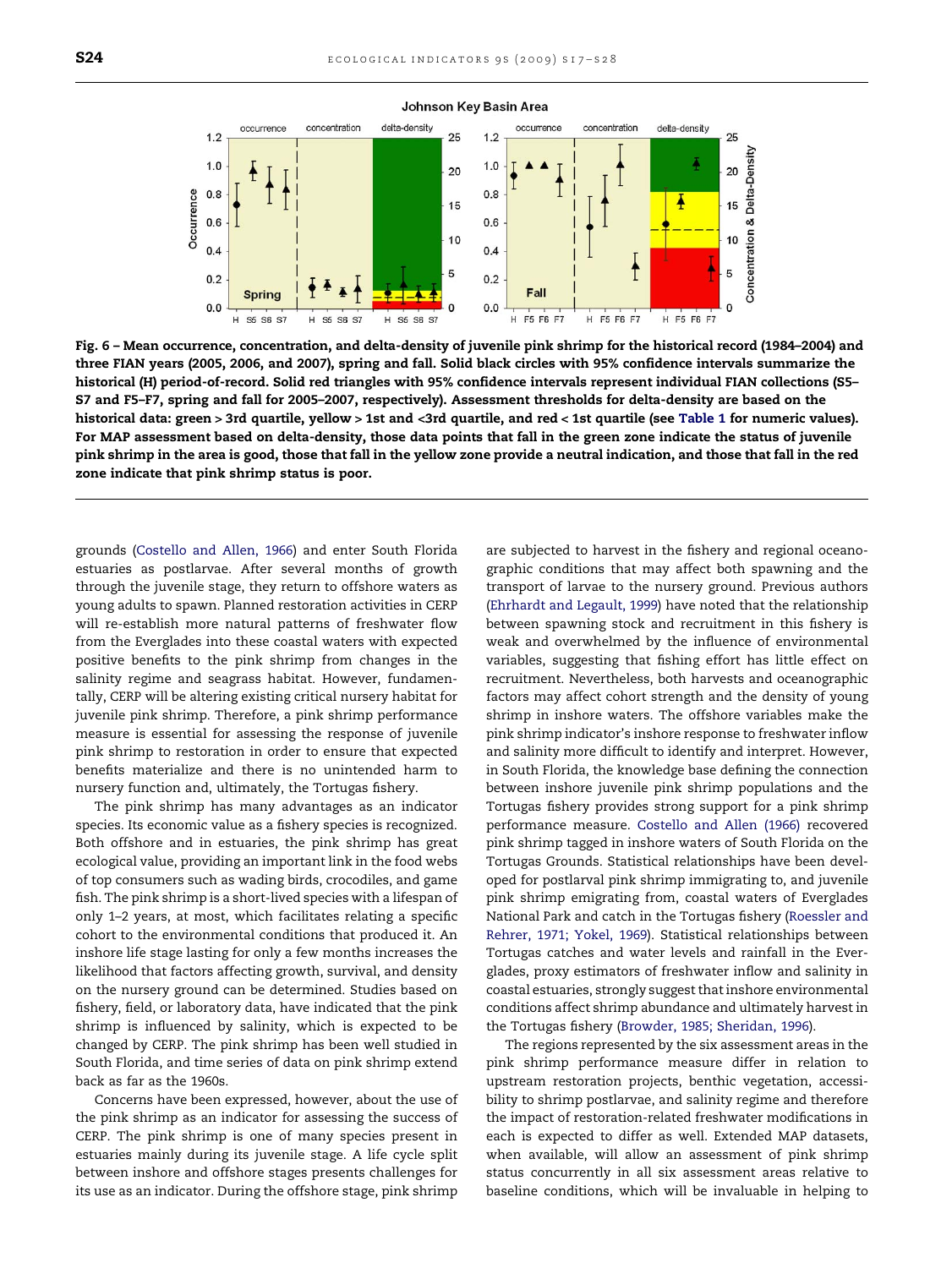interpret pink shrimp responses to CERP regionally. At present Johnson Key Basin can be used as a reference site for possible fishery influences. Positive responses by the pink shrimp, including a positive trend, in Johnson Key Basin will be interpreted as resulting from improvements in freshwater inflow if salinities are in the lower part of the historical range during the collecting season, especially if positive responses are occurring in the other Florida Bay assessment areas and the Whitewater area ([Fig. 1\)](#page-1-0). Either lack of salinity changes or lack of changes in other Florida Bay areas would suggest that the changes were not brought about by CERP. On the other hand, negative responses in the other assessment areas will be interpreted as resulting from factors other than changes in freshwater inflow if salinities in that area have not changed appreciably, especially if Johnson Key Basin is also showing a negative response. Year to year changes in salinity are important to note because salinity is the main factor to be changed by CERP (through change in freshwater inflow) that would be expected to affect pink shrimp, either directly as suggested by the experiments [\(Browder et al., 2002\)](#page-9-0), or indirectly through effects on seagrasses or some other as yet unknown factor influencing pink shrimp. Through MAP, the FIAN project is generating new data that can be used to evaluate the relationship of shrimp densities in Johnson Key Basin to those in the other assessment areas. To date, FIAN has generated 3 years of density data for all assessment areas for both seasons.

Using annual fall pink shrimp density in Johnson Key Basin as a reference against which to interpret shrimp densities in other assessment areas is not ideal. Linkage with the fishery either as an index or in a dynamic model would be better and is under development. Use of Johnson Key Basin as a reference site tacitly acknowledges the possible importance of the offshore pink shrimp fishery in influencing the density of juvenile pink shrimp in inshore areas. Johnson Key Basin is located toward the western margin of Florida Bay with the Gulf of Mexico ([Fig. 1\)](#page-1-0), relatively removed from the direct influence of restoration activities but where the influx of larvae from offshore spawning grounds would be expected to be strongest and less impeded by the shallow banks that honeycomb the bay. Among assessment areas, pink shrimp are most abundant in Johnson Key Basin, suggesting that, in addition to ease of larval access, habitat and salinity conditions also may be most favorable there ([RECOVER, 2007\)](#page-10-0). Seagrass meadows are well developed [\(Zieman et al., 1989; Hall et al.,](#page-11-0) [1999](#page-11-0)). Salinity fluctuation in western Florida Bay is damped by proximity to the Gulf of Mexico. The influence of restorationrelated hydrologic change on salinity in Johnson Key Basin would be through changes in freshwater outflow from the Everglades to the inner shelf of the Gulf of Mexico, where it is mixed with Gulf water before entering the western Bay ([Kelble](#page-10-0) [et al., 2007](#page-10-0)) or, possibly, from the gradual westward advection of large masses of water released to Taylor Slough. Our assessment approach emphasizes Johnson Key Basin, not only because of the abundance of shrimp there, but also because the availability of data supports development of statistical models with greater power to infer causes and effects that dynamically link spawning stock with inshore pink shrimp abundance. Two fishery independent time series of data from Johnson Key Basin and its vicinity, juvenile shrimp abundance

in Johnson Key Basin and postlarval immigration via the channel at Middle Ground, will support model development [\(Robblee et al., 1991; Criales et al., 2006](#page-11-0), M. Criales, 2008, unpublished).

The present targets for the performance measures are statistically based without any knowledge of the true baseline abundance of pink shrimp before the flow of fresh water through the Everglades and into coastal waters was forever changed. Pre-drainage pink shrimp densities may have been higher or lower than they are now. The targets we describe are based on recent past performance and include a wide neutral zone to provide for uncertainties associated with natural variation outside of the influence of CERP. Inter-annual variation in mean shrimp densities is substantial in Johnson Key Basin over the period-of-record, ranging from 1.2 to 3.9 and 4.1 to 26.8/ $m^2$ , spring and fall, respectively. Following the 3-year running mean density is another way of allowing for annual variation in natural factors. A quantitative method to standardize the sampled density and adjust the density target to take into account offshore spawning, larval transport and natural variation in salinity might allow broader perspective in assessing the effects of water management.

CERP, by altering freshwater inflow into South Florida coastal waters, seeks to modify existing salinity patterns to establish more natural (i.e., positive and extended) estuarine salinity gradients, reduce or eliminate the frequency and duration of hypersalinity, and extend the influence of base flow (usually moving as groundwater seepage) on salinities well into the dry season. Laboratory experiments have determined that optimum salinity conditions for juvenile pink shrimp from Florida Bay occur over the range of about 25– 35 psu [\(Browder et al., 2002\)](#page-9-0). Above or below these limits pink shrimp growth and survival are expected to decrease sharply. The inverse relationship of pink shrimp density with salinity in Johnson Key Basin provides field confirmation for this laboratory study on the high side of the salinity range [\(Fig. 2](#page-2-0)). Salinity conditions below 30 psu in western Florida Bay are rare and short-lived. These relationships suggest that pink shrimp should have a positive response to reduction of hypersalinity in Johnson Key Basin and other assessment areas in Florida Bay and Biscayne Bay. The response of pink shrimp to an expansion of the range and coverage of an estuarine salinity gradient might not necessarily be positive everywhere; in fact, the pink shrimp simulation model of [Browder et al. \(2002\)](#page-9-0) predicts that pink shrimp will be less abundant at salinities <20 psu. Furthermore, other habitat variables might influence the effect on pink shrimp of a change in the salinity regime.

In contrast with western Florida Bay, relatively high pink shrimp abundance occurs in Whitewater Bay where salinities are routinely below 20–25 psu ([Tabb et al., 1962](#page-11-0), [Fig. 1](#page-1-0)) and in the fall, when juvenile pink shrimp are most abundant have <12 psu (2005–2007). This pattern does not fit expectations based on the laboratory-derived survival and growth curves for pink shrimp in relation to salinity. No explanation is readily at hand. Interestingly, [Gunter \(1961\)](#page-10-0) described pink shrimp as the only commercially important penaeid in the Gulf of Mexico that is ''clearly non-euryhaline'', and [Tabb et al.](#page-11-0) [\(1962\)](#page-11-0) remarked on Gunter's comment as contrary to what they found in Whitewater Bay. Several hypotheses need to be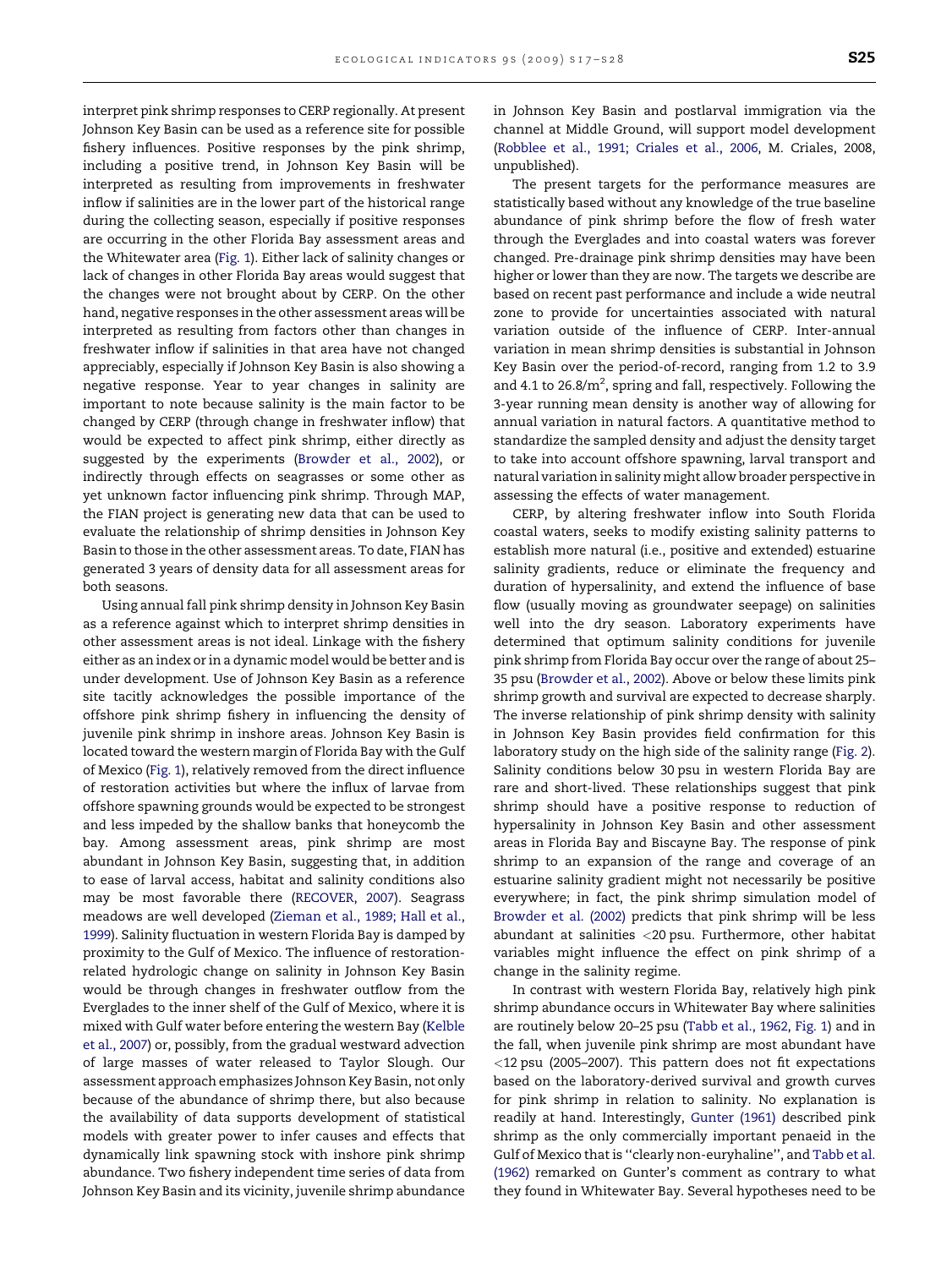<span id="page-9-0"></span>explored. One hypothesis is that the pink shrimp in Whitewater Bay are of a different phenotype with a greater tolerance for low salinities. Recent studies with decapods have found different behavioral phenotypes within what are likely the same populations (e.g., [Lopez-Duarte and Tankersley, 2007\)](#page-10-0); different physiological phenotypes within the same population seem equally plausible. Another explanatory hypothesis is that the hardness of the water flowing from the Everglades into Whitewater Bay buffers marine organisms from the effects of low salinity. Still another explanation might be that juvenile pink shrimp become adapted to the salinity regime prevailing at the location where they first settle as postlarvae. Another explanation is that different size-groups of pink shrimp found inshore have different salinity optima and tolerances. The salinity relationships of Whitewater Bay pink shrimp need to be explored.

The developing view of spatial patterns of pink shrimp abundance provided by MAP [\(Fig. 1\)](#page-1-0) will be invaluable to interpreting responses to CERP implementation and also will strengthen the knowledge base supporting the pink shrimp indicator. The six assessment areas, South Biscayne, Whitewater, and the four Florida Bay areas, were chosen in relation to proposed restoration projects and represent regions of South Florida systems. FIAN monitors seven additional locations (19 locations in all) that will be available for assessment when time series of density data are acquired. Expectations of pink shrimp abundance metrics are not the same in all assessment areas or even throughout one area, reflecting differences in salinity regime, benthic vegetation, and access to postlarval shrimp. All depths encountered in nearshore South Florida estuaries can be sampled effectively with the  $1-m^2$  throw-trap, in use since 1984. The discrete nature of a throw-trap sample allows tight association with habitat. The FIAN sampling design allows comparisons with habitat and salinity within an area, among areas, and across years. The throw-trap is the standard method used in FIAN for MAP since 2005, and its use in other studies dating from 1984 greatly extends the baseline for the pink shrimp indicator.

#### 4. Longer-term science needs

In summary, the pink shrimp makes a good indicator of the effect of CERP on the nursery function of South Florida estuaries, but priority science needs implied by the topics discussed above will make this indicator better. Longer time series of density data in all areas will allow development of performance measures for the other five identified areas, providing fuller coverage of the estuarine area potentially affected by CERP. More knowledge and models about the effect of offshore factors and inshore natural rainfall variability on pink shrimp density will improve the interpretation of year-toyear changes in juvenile density. Better understanding of the factors influencing spatial patterns of juvenile pink shrimp density will lead to targets that accurately reflect the spatial differences in potential density. The salinity relationships of pink shrimp juveniles and factors influencing these relationships in the mangrove estuaries of Florida's lower southwest coast need further examination.

#### Acknowledgments

The development and publication of this manuscript was supported by the Task Force Office of the Executive Director (Greg May & Rock Salt), the USGS South Florida Office (Ronnie Best), the NOAA Fisheries Service Southeast Fisheries Science Center, and the USGS Center for Water and Restoration Studies. We wish to thank the Army Corps of Engineers, Jacksonville for supporting FIAN under Work Orders 19 (USGS and 3 (NOAA). We also wish to thank Alexander Chester, recently retired from NOAA Fisheries Service, and two anonymous reviewers for their help in improving the manuscript.

#### references

- Allen, D.M., Hudson, J.H., Costello, T.J., 1980. Postlarval shrimp (Penaeus) in the Florida Keys: species, size, and seasonal abundance. Bulletin of Marine Science 30, 21–33.
- Beardsley Jr., G.L., 1970. Distribution of migrating juvenile pink shrimp, Penaeus duorarum Burke road, in Buttonwood Canal, Everglades National Park, FL. Transactions of the American Fisheries Society 99, 401–408.
- Browder, J.A., 1985. Relationship between pink shrimp production on the Tortugas grounds and water flow patterns in the Florida Everglades. Bulletin of Marine Science 37, 839–856.
- Browder, J.A., Alleman, R.A., Markley, S., Ortner, P., Pitts, P.A., 2005a. Biscayne Bay Conceptual Model. Wetlands 25 (4).
- Browder, J.A., Restrepo, V.R., Rice, J., Robblee, M.B., Zein-Eldin, Z., 1999. Environmental influences on potential recruitment of pink shrimp, Farfantepenaeus duorarum, from Florida Bay nursery grounds. Estuaries 22 (2B), 484–499.
- Browder, J.A., Robblee, M.B, Hall, J., Smith, D., Reed, D.D., Daniels, A., 2005b. Part I. Faunal density and community composition of the nearshore zone. In J.A. Browder (ed.) Biscayne Bay Coastal and Nearshore Community Baseline Study to Develop Biological Performance Measures. Second Annual Report to the South Florida Water Management District, West Palm Beach, FL, on Agreement C13401-A02. NOAA, National Marine Fisheries Service, Southeast Fisheries Science Center, Miami, FL, Report No. PRD-04/05-08.
- Browder, J.A., Zein-Eldin, Z., Criales, M.M., Robblee, M.B., Jackson, T.L., 2002. Dynamics of pink shrimp recruitment in relation to Florida Bay salinity and temperature. Estuaries 25 (6B), 1335–1371.
- Costello, T.J., Allen, D.M., 1966. Migrations and geographic distribution of pink shrimp, Penaeus duorarum, of the Tortugas and Sanibel grounds, Florida. Fishery Bulletin 65, 449–569.
- Criales, M.M., Browder, J.A., Mooers, C., Robblee, M.B., Jackson, T.L., 2007. Cross-shelf transport of pink shrimp larvae: interactions of tidal currents, larval vertical migrations, and internal tides. Marine Ecology Progress Series 345, 167–184.
- Criales, M.M., Wang, J., Browder, J.A., Robblee, M.B., Jackson, T.L., Hittle, C., 2006. Cross-shelf transport of pink shrimp postlarvae into Florida Bay via the Florida shelf. Fishery Bulletin 104, 60–74.
- Criales, M.M., Wang, J., Browder, J.A., Robblee, M.B., 2005. Tidal and seasonal effects on transport of pink shrimp postlarvae. Marine Ecology Progress Series 286, 231–238.
- Ehrhardt, N., Legault, C., 1999. Pink shrimp, Farfantepenaeus duorarum, recruitment variability as an indicator of Florida Bay dynamics. Estuaries 22 (2B), 471–483.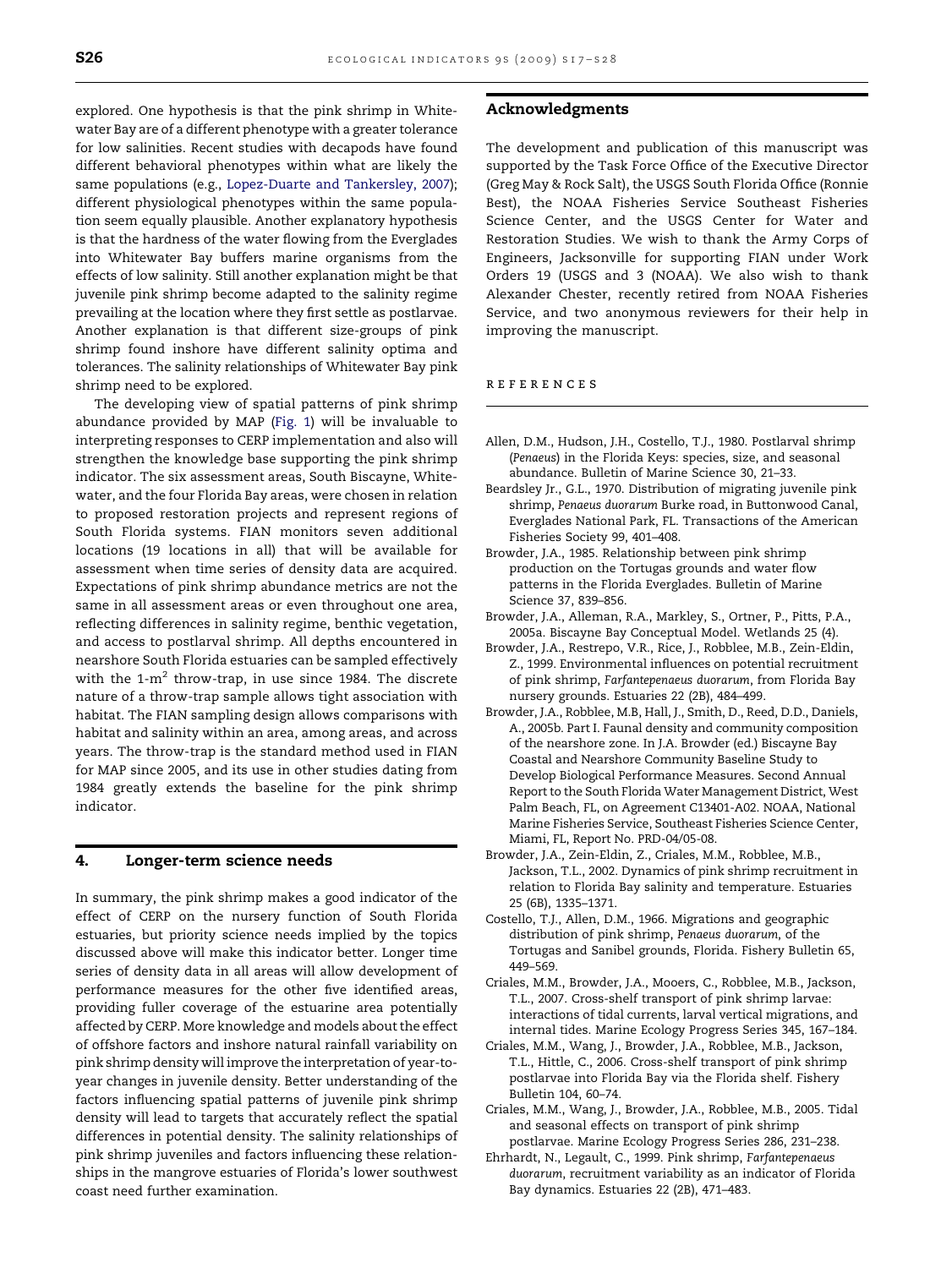- <span id="page-10-0"></span>Elred, B., Ingle, R.M., Woodburn, K.D., Hutton, R.F., Jones, H., 1961. Biological observations on the commercial shrimp, Penaeus duorarum Burkenroad, in Florida waters. Professional Papers Series Number 3. Florida State Board of Conservation, Marine Laboratory, St. Petersburg, FL.
- Fourqurean, J.W., Robblee, M.B., 1999. Florida Bay: a history of recent ecological changes. Estuaries 22, 345–357.
- Fry, B., Mumford, P.L., Robblee, M.B., 1999. Stable isotope studies of the pink shrimp (Farfantepenaeus duorarum Burkenroad) migrations on the southwestern Florida shelf. Bulletin of Marine Science 65, 419–430.
- Gunter, G., 1961. Habitat of juvenile pink shrimp (Family: Penaeidae). Ecology 42, 598–600.
- Hall, M.O., Durako, M.J., Forqurean, J.W., Zieman, J.C., 1999. Decadal changes in seagrass distribution and abundance in Florida Bay. Estuaries 22 (2B), 445–459.
- Harrigan, P., Zieman, J.C., Macko, S.A., 1989. The base of nutritional support for the gray snapper (Lutjanus griseus): an evaluation based on a combined stomach content and stable isotope analysis. Bulletin of Marine Science 44 (1), 65–77.
- Holmquist, J.G., Powell, G.V.N., Sogard, S.M., 1989. Decapod and stomatopod communities of seagrass-covered mudbanks in Florida Bay: inter- and intra-bank heterogeneity with special reference to isolated subenvironments. Bulletin of Marine Science 44 (1), 251–262.
- Hughes, D.A., 1969a. Responses to salinity change as a tidal transport mechanism of pink shrimp, Penaeus duorarum. Biological Bulletin 136, 43–53.
- Hughes, D.A., 1969b. Evidence for the endogenous control of swimming in pink shrimp, Penaeus duorarum. Buiological Bulletin 136, 398–404.
- Idyll, C.P., 1950. A new fishery for grooved shrimp in southern Florida. Commercial Fisheries Review 12 (2), 10–16.
- Iversen, E.S., 1962. Estimating a population of shrimp by the use of catch per effort and tagging data. Bulletin of Marine Science 12, 350–398.
- Iverson, E.S., Jones, A.C., 1961. Growth and migration of the Tortugas pink shrimp, Penaeus duorarum, and changes in the catch per unit of effort of the fishery. Florida State Board of Conservation Technical Series 34, 30 p.
- Johnson, D., Browder, J., Harper, D., Wong, H., 2002. A metaanalysis and synthesis of existing information on higher trophic levels in Florida Bay. Final Report on Year 1 of a 2-yr project IA5280-9-9030. Everglades National Park, Homestead, FL. National Marine Fisheries Service, Miami, FL, 340 pp.
- Johnson, D., Browder, J., Robblee, M., 2005. Statistical models of Florida Bay fishes and crustaceans to evaluate minimum flow levels in Florida Bay. Final report to the South Florida Water Management District, West Palm Beach, FL, on Agreement OT040326. NOAA, National Marine Fisheries Service, Southeast Fisheries Science Center, Miami, FL, Report No. PRD-04/05-06.
- Johnson, D.R., Browder, J.A., Robblee, M.B, Hall, J., Hazra, D., Brown-Eyo, P., 2006a. The Biscayne Bay commercial fisheries for pink shrimp (Farfantepenaeus duorarum). Report to the South Florida Water Management District, West Palm Beach, on Agreement C13401-A02. Report No. PRD-05/06-12 from the Southeast Fisheries Science Center of NOAA, National Marine Fisheries Service, Miami, FL, 62 pp.
- Johnson, D.R., Browder, J.A., Serafy, J.E., Robblee, M.B, Hazra, D.S., 2006b. Epibenthic fauna adjacent to the South Biscayne Bay shoreline in relation to seagrass, shoreline fishes, and salinity. Report to the South Florida Water Management District, West Palm Beach, on Agreement C13401-A02. Report No. PRD-05/06-17 of the Southeast Fisheries Science Center, NOAA, National Marine Fisheries Service, Miami, FL, 81 pp.
- Jones, A.C., Dimitriou, D.E., Ewald, J.J., Tweedy, J.H., 1970. Distribution of early developmental stages of pink shrimp, Penaeus duorarum, in Florida waters. Bulletin of Marine Science 20, 634–661.
- Kelble, C.R., Johns, E.M., Nuttle, W.K., Lee, T.N., Smith, R.H., Ortner, P.B., 2007. Salinity patterns in Florida Bay. Estuarine Coastal and Shelf Science 71, 318–334.
- Klima, E.F., Patella, F.J., 1985. A synopsis of the Tortugas pink shrimp, Penaeus duorarum, fishery, 1981–84, and the impact of the Tortugas Sanctuary. Marine Fisheries Review 47 (4), 11–18.
- Kutkuhn, J.H., 1966. Dynamics of a penaeid shrimp population and management implications. Fishery Bulletin 65, 313–338.
- Lopez-Duarte, P.C., Tankersley, R.A., 2007. Circatidal swimming behaviors of fiddler crab Uca pugilator larvae from different tidal regimes. Marine Ecology Progress Series 343, 207–220.
- Marshall, III, F.E., 2003. IOP Salinity analysis using statistical analyses. Final report to Everglades National Park, Homestead, Florida. Cetacean Logic Foundation, New Symrna Beach, FL, 35 pp.
- Marshall III, F.E., 2005. RECOVER Southern Estuaries performance measures: identification of hydrology-salinity relationships for coastal estuaries and analysis of interim CERP update scenarios. Environmental Consulting & Technology, Inc., New Smyrna Beach, Florida.
- Marshall III, F.E., Smith, D., 2007. Development of additional multivariate linear regression salinity models for Florida Bay and the southwest Gulf coast, Everglades National Park. Final Task Report to Everglades National Park, Homestead, Florida. Cetacean Logic Foundation, new Symrna Beach, Florida, 26 pp.
- Marshall III, F.E., Smith, D., Nickerson, D., 2003. Salinity simulation models for north Florida Bay Everglades National Park. Cetacean Logic Foundation, Inc., New Smyrna Beach, Florida, 41 pp.
- Marshall III, F.E., Smith, D., Nickerson, D., 2004. Using statistical models to simulate salinity variation and other physical parameters in north Florida Bay. Cetacean Logic Foundation, Inc., New Smyrna Beach, Florida.
- Marshall III, F.E., Smith, D., Nuttle, W., undated. Simulating and forecasting salinity in Florida Bay: a review of models. Task Report for a Critical Ecosystems Initiative (CESI) Project. Cetacean Logic Foundation, Inc., New Smyrna Beach, FL.
- Mason Jr., W.T., Zengel, S.A., 1996. Foods of juvenile spotted seatrout in seagrasses at Seahorse Key. Florida. Gulf of Mexico Science 14, 89–104.
- Matheson, R.E., Camp, D.K., Sogard, S.M., Bjorgo, K.A., 1999. Changes in seagrass-associated fish and crustacean communities on Florida Bay mudbanks. The effect of ecosystem changes. Estuaries 22, 534–551.
- Munro, J.L., Jones, A.C., Dimitriou, D., 1968. Abundance and distribution of the larvae of the pink shrimp (Penaeus duorarum) on the Tortugas shelf of Florida. Fishery Bulletin 67, 165–181.
- Odum, W.E., Heald, E.J., 1972. Trophic analysis of an estuarine mangrove ecosystem. Bulletin of Marine Science 22, 671–738.
- Palmer, R.S., 1962. Handbook of North American Birds I. Yale University Press, New Haven, CN.
- Pennington, M., 1983. Efficient estimators of abundance, for fish and plankton surveys. Biometrics 39, 281–286.
- RECOVER, 2004. CERP monitoring and assessment plan. Part I. Monitoring and supporting research. Comprehensive Ecosystem Restoration Project. South Florida Water Management District, West Palm Beach, and U.S. Army Corps of Engineers, Jacksonville.
- RECOVER, 2007. Final 2007 Assessment Team (AT) System Status Report. Section 7: Southern Estuaries. Comprehensive Ecosystem Restoration Project. South Florida Water Management District, West Palm Beach, and U.S. Army Corps of Engineers, Jacksonville.